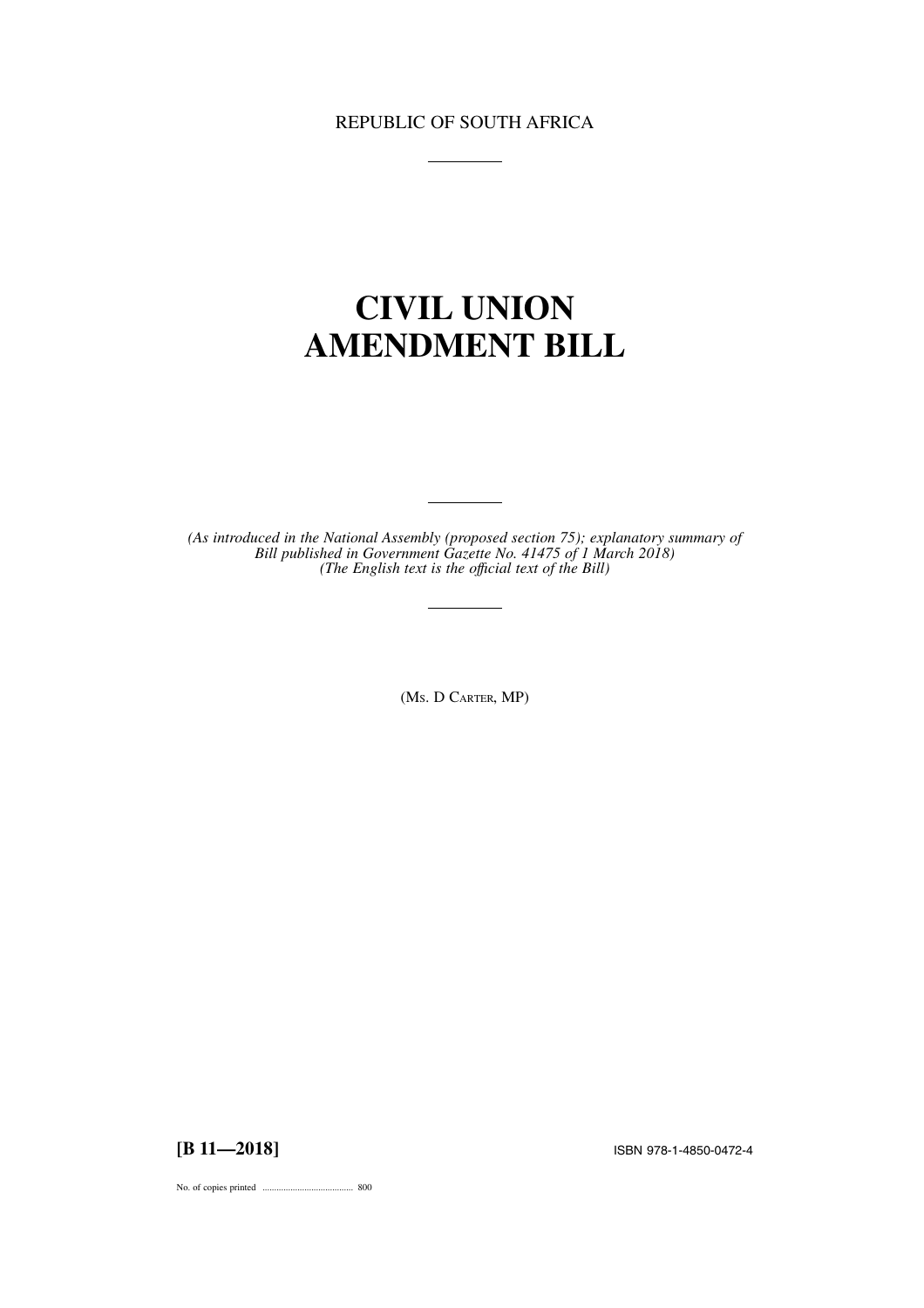### **GENERAL EXPLANATORY NOTE:**

|  | Words in bold type in square brackets indicate omissions from<br>existing enactments. |
|--|---------------------------------------------------------------------------------------|
|  | Words underlined with a solid line indicate insertions in<br>existing enactments.     |

# **BILL**

**To amend the Civil Union Act, 2006, by repealing a section; and to provide for matters connected therewith.**

**BE** IT ENACTED by the Parliament of the Republic of South Africa, as follows:-

#### **Repeal of section 6 of Act 17 of 2006**

**1.** Section 6 of the Civil Union Act, 2006 (Act No. 17 of 2006), is hereby repealed.

5

#### **Short title and commencement**

**2.** This Act is called the Civil Union Amendment Act, 2018, and takes effect on a date fixed by the President by proclamation in the *Gazette*.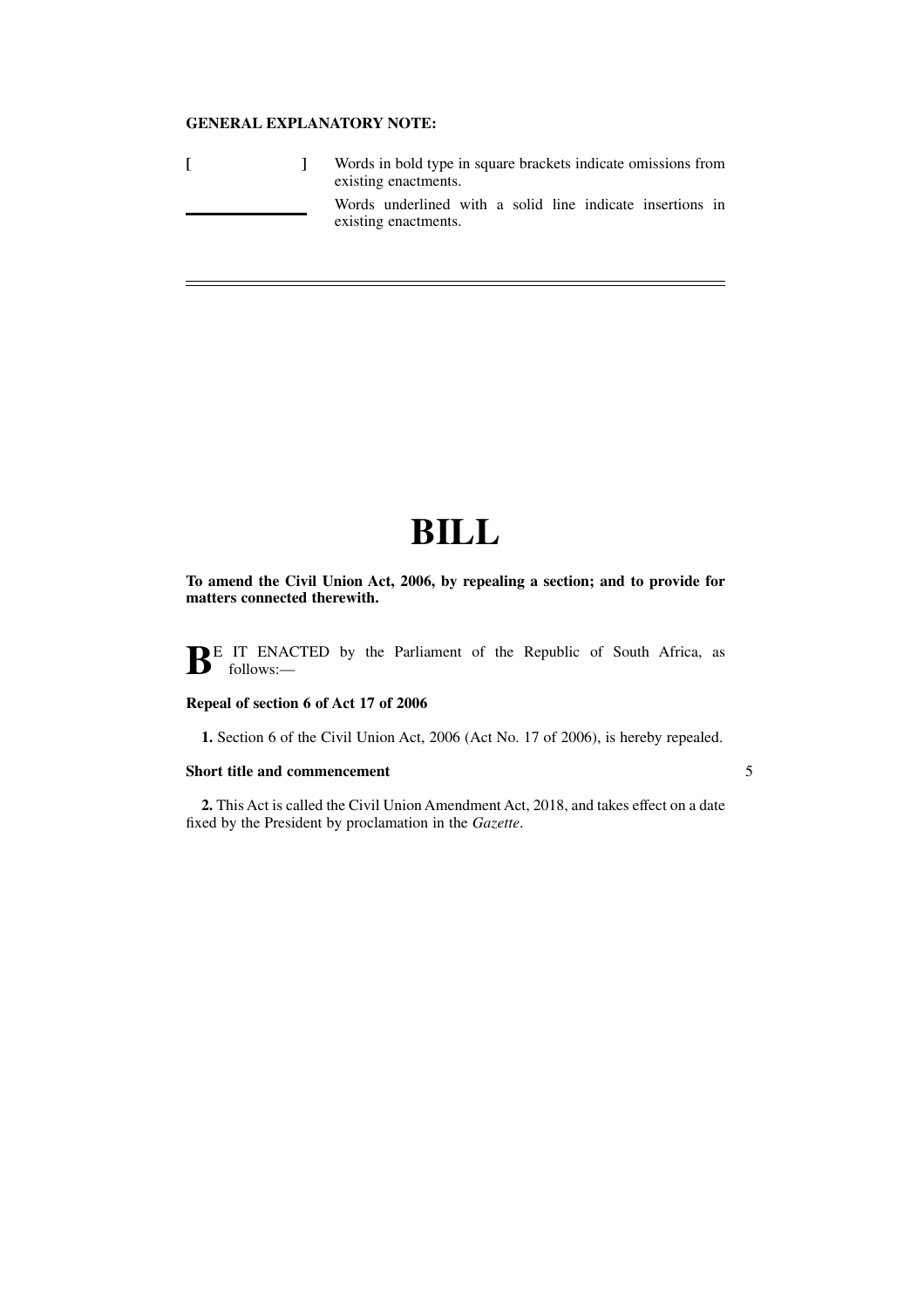### **MEMORANDUM ON THE OBJECTS OF THE CIVIL UNION AMENDMENT BILL, 2018**

#### **1. INTRODUCTION**

The Civil Union Act, 2006 (Act No. 17 of 2006) (''the Act''), was enacted as a result of the Constitutional Court decision in *Minister of Home Affairs v Fourie 2006 1 SA 542 (CC)*. The Constitutional Court ruled that it was unconstitutional for the State to provide the benefits of marriage to opposite-sex couples whilst denying them to same-sex couples. This infringed the right to equality before the law and the right not to be discriminated against by the State on grounds of sexual orientation. The Act extended recognition of marriage rights to same-sex partners and gives same-sex partners the right to enter into a civil partnership known as a civil union.

Civil unions may be solemnised either by religious marriage officers, by *ex offıcio* marriage officers, or by designated marriage officers who are civil servants. The Bill seeks to address an area of concern that stems from section 6 of the Act, which provides that:

''*A marriage offıcer, other than a marriage offıcer referred to in section 5, may in writing inform the Minister that he or she objects on the ground of conscience, religion, and belief to solemnising a civil union between persons of the same sex, whereupon that marriage offıcer shall not be compelled to solemnise such civil union*.''

The Act defines a marriage officer to mean:

- ''*(a) a marriage offıcer ex offıcio or so designated by virtue of section 2 of the Marriage Act; or*
- *(b) any minister of religion, or any person holding a responsible position in any religious denomination or organisation, designated as marriage offıcers under section 5 of the Act*.''

In terms of section 2 of the Marriage Act, 1961 (Act No. 25 of 1961) (''Marriage Act''):

''*(1) Every magistrate, every special justice of the peace and every Commissioner shall by virtue of his offıce and so long as he holds such offıce, be a marriage offıcer for the district or other area in respect of which he holds offıce.*

*(2) The Minister and any offıcer in the public service authorised thereto by him may designate any offıcer or employee in the public service or the diplomatic or consular service of the Republic to be, by virtue of his offıce and so long as he holds such offıce, a marriage offıcer, either generally or for any specified class of persons or country or area*.''

In the case of civil marriages (i.e. couples of the opposite sex), the Marriage Act provides that a marriage officer must solemnise all marriages placed before him or her and is not allowed to refuse to solemnise a marriage on the grounds of conscience, religion or belief. However, the same marriage officer is permitted in terms of section 6 of the Act to object on the grounds of conscience, religion and belief in respect of solemnising same-sex civil unions. By submitting this objection notice, the marriage officer is relieved of any obligation to solemnise such unions.

The marriage officers envisaged in section 6 of the Act are those who solemnise civil unions in their capacity as civil servants—the same civil servants who as marriage officers have no legal rights to object to solemnising marriages under the Marriage Act. For instance, a devoutly Christian civil servant may not object to solemnising a marriage for an opposite-sex couple who are atheist or Muslim. A